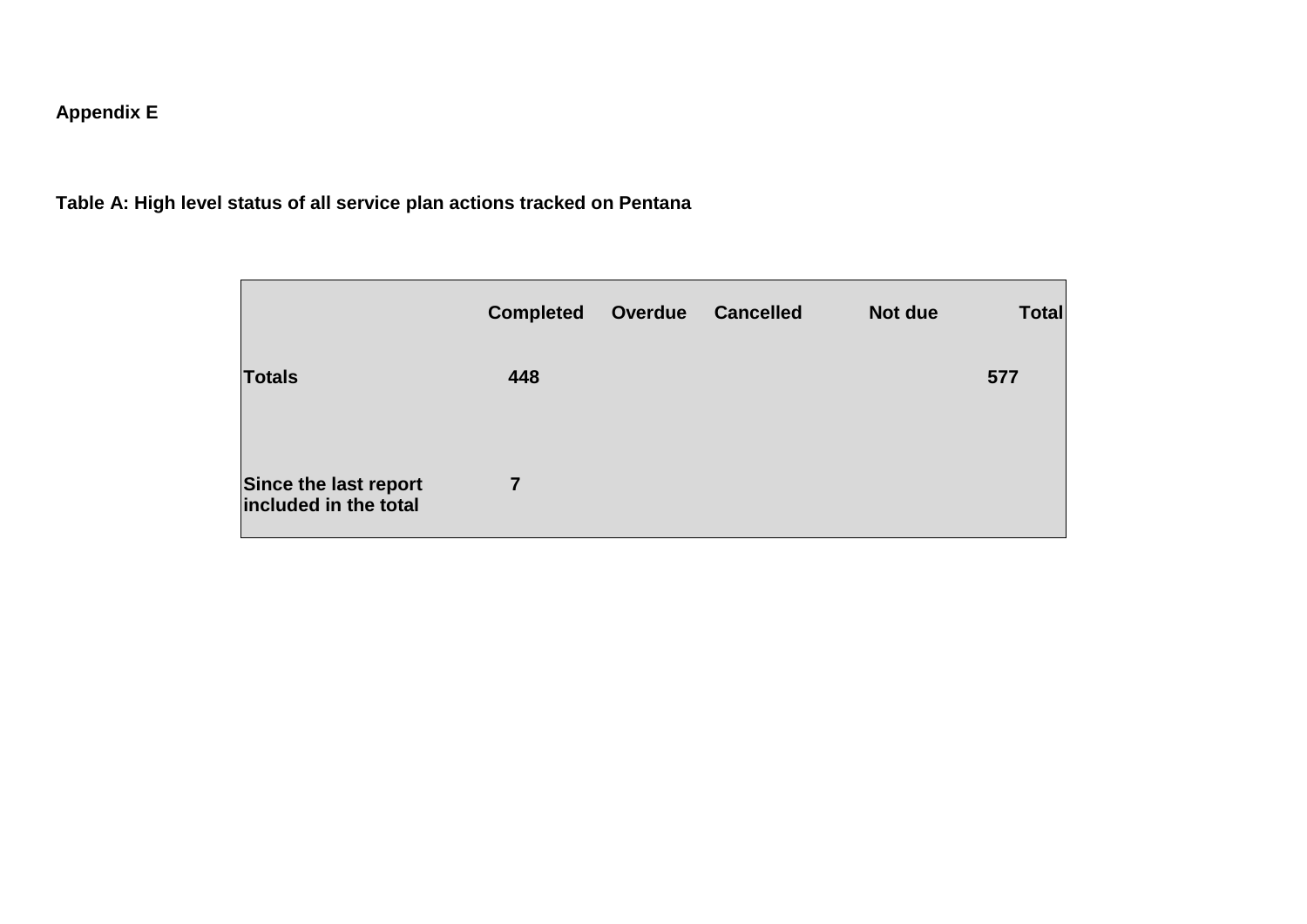# **Table B: Service plan actions that have been cancelled authorised by SMT**

| <b>Action</b> | Reason |
|---------------|--------|
| <b>NONE</b>   |        |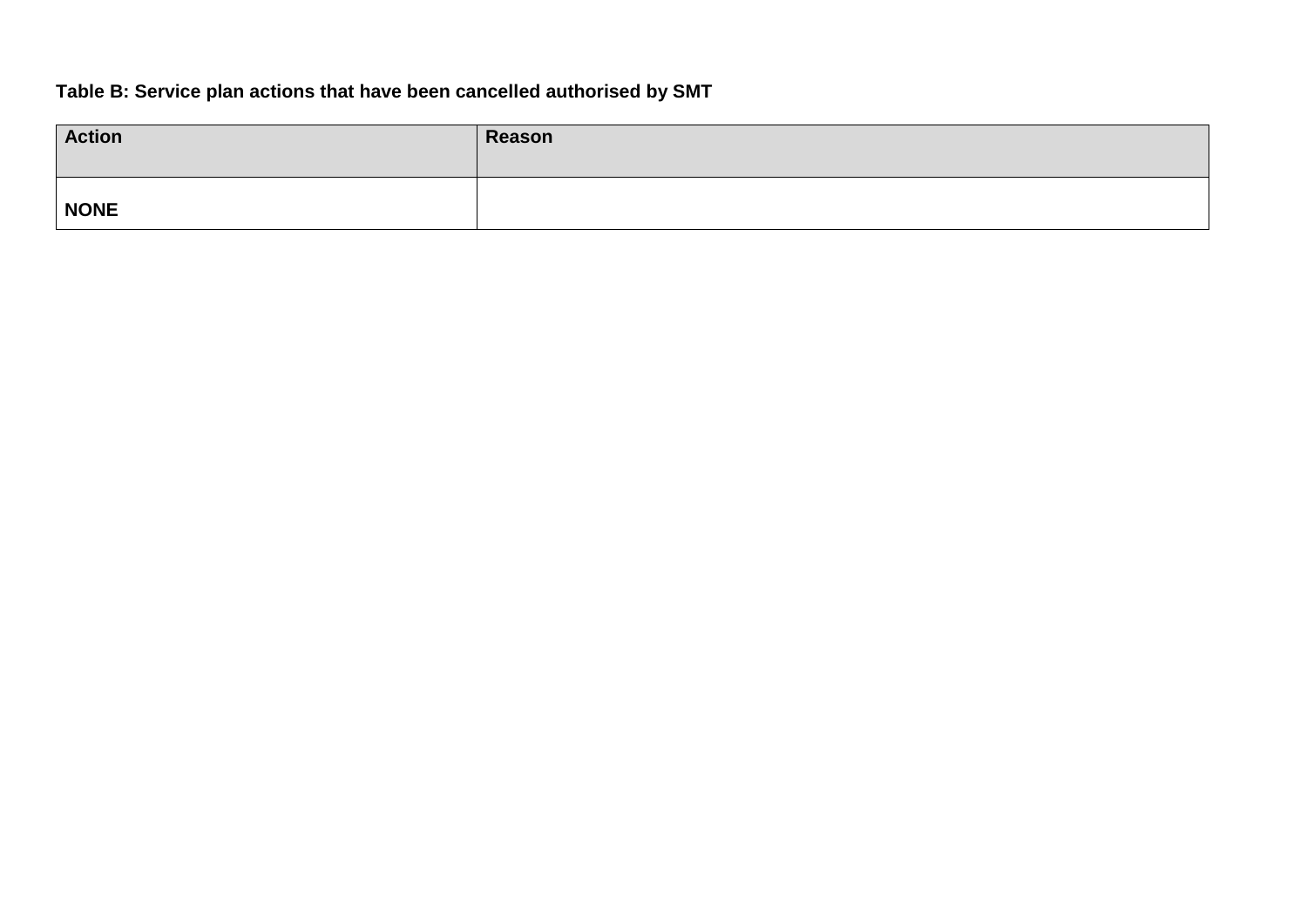### **Table C: Service Plan Actions (7) completed**

| <b>Action</b>                                                                                                                                                                    | <b>Closure Note</b>                                                                                                                                                                                                                                                                                                                                                                                                                                                                                                                                                                                                                                                                                                                                                | <b>Due Date</b> | <b>Completed Date</b> |
|----------------------------------------------------------------------------------------------------------------------------------------------------------------------------------|--------------------------------------------------------------------------------------------------------------------------------------------------------------------------------------------------------------------------------------------------------------------------------------------------------------------------------------------------------------------------------------------------------------------------------------------------------------------------------------------------------------------------------------------------------------------------------------------------------------------------------------------------------------------------------------------------------------------------------------------------------------------|-----------------|-----------------------|
| C&C C&CS 01 18/19<br>Introduce new online consultations and<br>engagement software system                                                                                        | Currently in process of procuring a licence to use Microsoft<br>Office Dynamics 365 which can be used by multiple users<br>including Corporate and Community Services and Comms<br>team. This software meets the needs of the Council for<br>future consultations and engagement and has greater<br>functionality than the previous software used. The<br>procurement of this software has achieved signficant<br>savings within the Capital Programme. The accessibility<br>statement has been produced and published on the<br>Council's website. The next stages are to advise middle<br>managers of the procurement of this software, to arrange<br>training for the team in relation to analysing results and to<br>revise the community engagement strategy. | 31-Jul-2021     | 10-Aug-2021           |
| Crem 01 21/22<br>Bring abandoned area of site into use                                                                                                                           | Area fenced and shipping container in place                                                                                                                                                                                                                                                                                                                                                                                                                                                                                                                                                                                                                                                                                                                        | 30-Jun-2021     | 25-Aug-2021           |
| EH&H H1 19/20                                                                                                                                                                    | Gov funding secured for 21/22:                                                                                                                                                                                                                                                                                                                                                                                                                                                                                                                                                                                                                                                                                                                                     |                 |                       |
| Mitigate the effect of the reduction in Gov. grant<br>funding which is currently supporting<br>homelessness prevention services and the<br>provision of temporary accommodation. | £396,361 Homelessness Prevention Grant<br>£536,594 Rough Sleeper Initiative Funding                                                                                                                                                                                                                                                                                                                                                                                                                                                                                                                                                                                                                                                                                | 30-June-2021    | 26-Aug-2021           |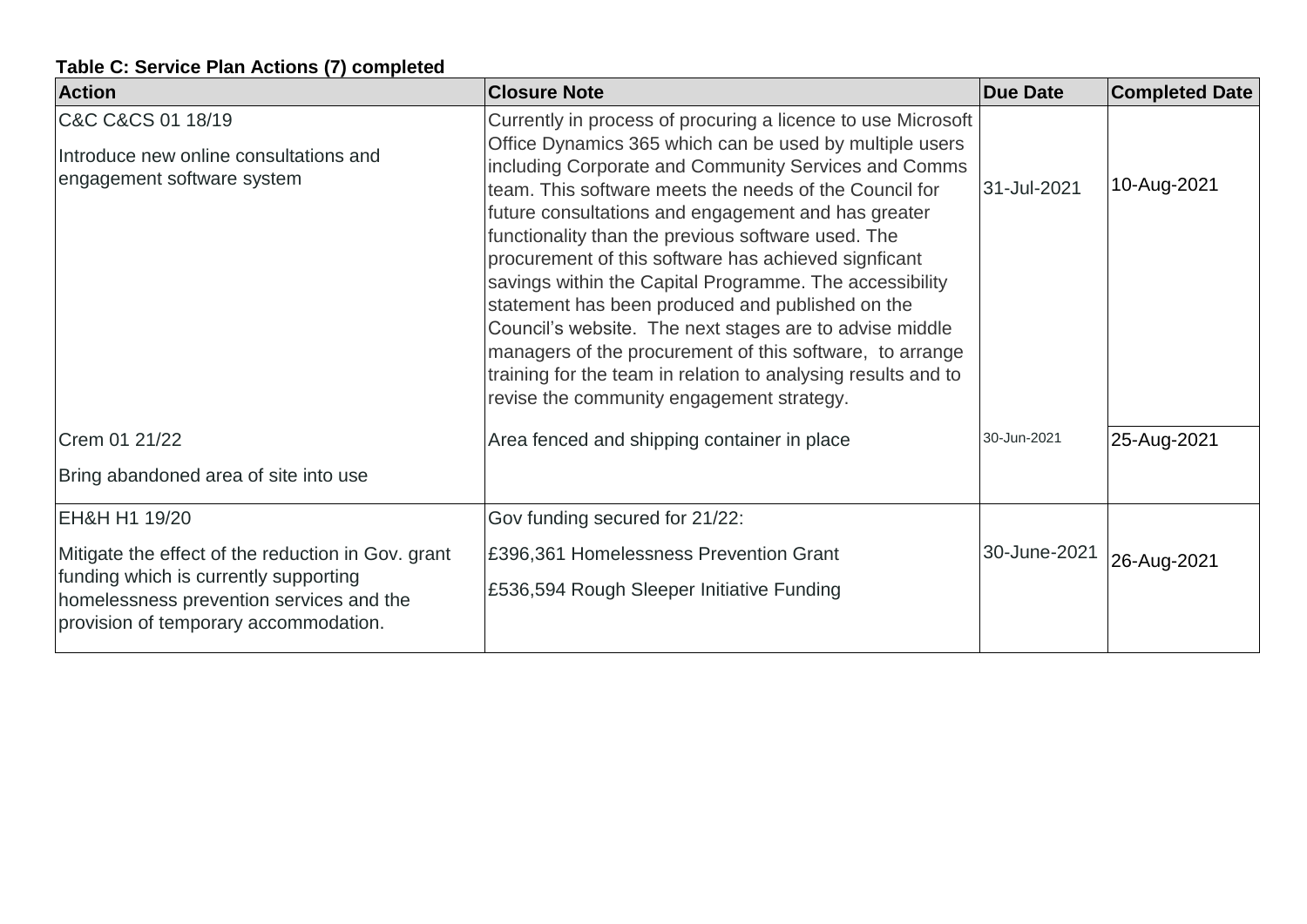| ICT 04 20/21<br>New WAN (or improved connectivity) Solution to<br>connect our sites and partners. Plus in advance of<br>this put in 1 gig bearer initially for our outgoing<br>internet traffic and then over time move all IP<br>addresses to use this much larger pipe for all<br>internet | We have worked with Devon County Council and our<br>incumbent supplier and taken out a further contract $1 + 1$<br>contract.                                       | 31-Aug-2021  | 29-Jul-2021 |
|----------------------------------------------------------------------------------------------------------------------------------------------------------------------------------------------------------------------------------------------------------------------------------------------|--------------------------------------------------------------------------------------------------------------------------------------------------------------------|--------------|-------------|
| OD 03 HR 01 21/22<br>Comensura - review the use for provision of<br>agency staff currently an agreement with Mid<br>Devon/South Hams/Teignbridge/Torridge/West<br>Devon/Dartmoor NP                                                                                                          | Have decided to continue with the Devon wide group going<br>procurement being led by Teignbridge                                                                   | 31-Jul-2021  | 9-Sept-2021 |
| P SS 06 19/20<br><b>CCTV</b>                                                                                                                                                                                                                                                                 | No closure note added                                                                                                                                              | 31-July-2021 | 11-Aug-2021 |
| Place 03 20/21<br>Develop a Climate Change and Biodiversity Action<br>Plan                                                                                                                                                                                                                   | We now have a Climate Change Officer in post and these<br>works will form part of a wider organisation project to be<br>managed under a wider governance structure | 31-Jul-2021  | 29-Jul-2021 |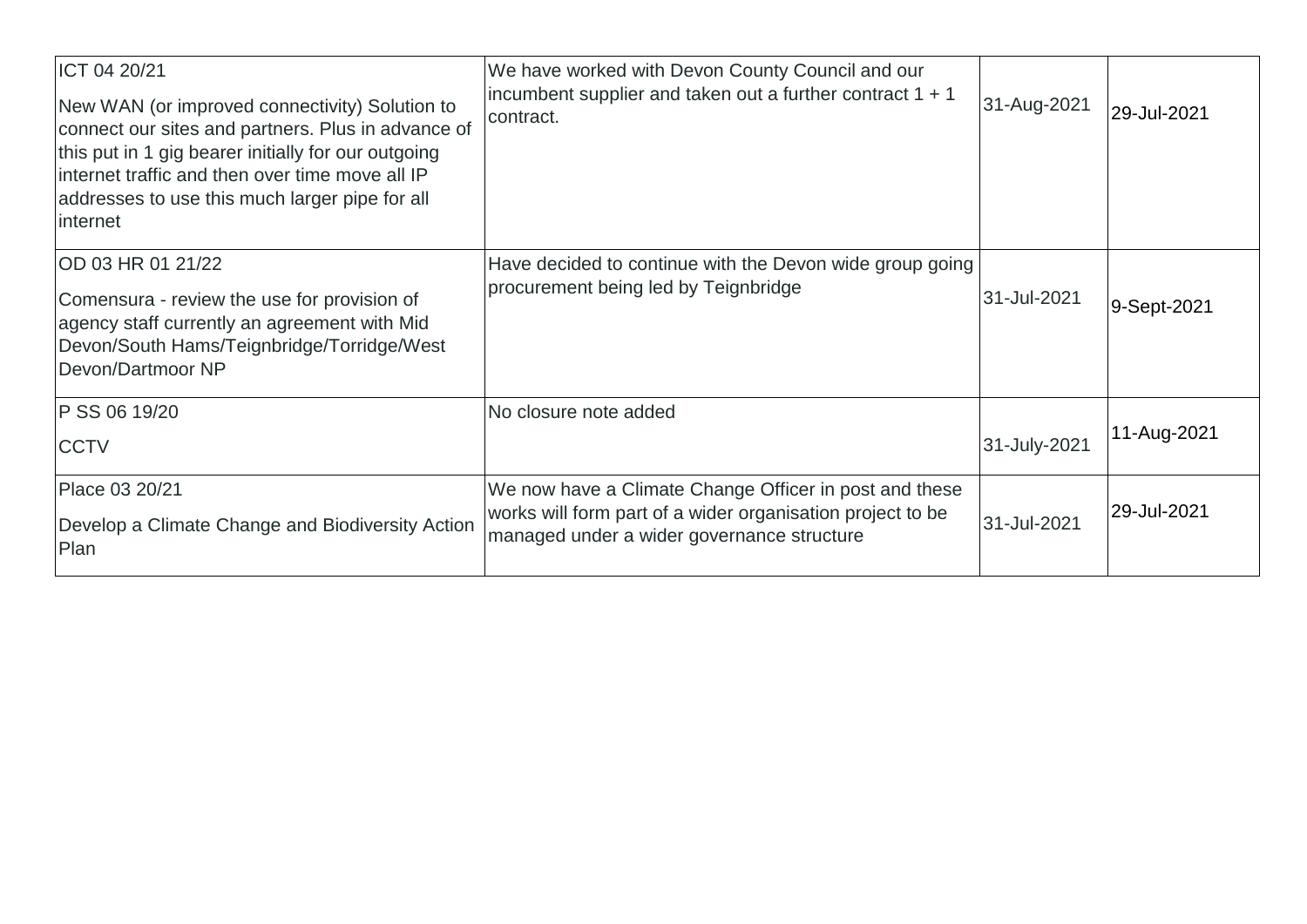#### **Table D & Table E**

All outstanding Service Plan actions are currently being reviewed by the new Heads of Service as part of their service delivery moving forwards. These will need to tie in with the refreshed priorities of the Council which Members have been considering recently. This will form part of the new 2022-23 Service Plans which will be presented to Members in December/January and will include the carried forward actions from previous plans together with updated timelines.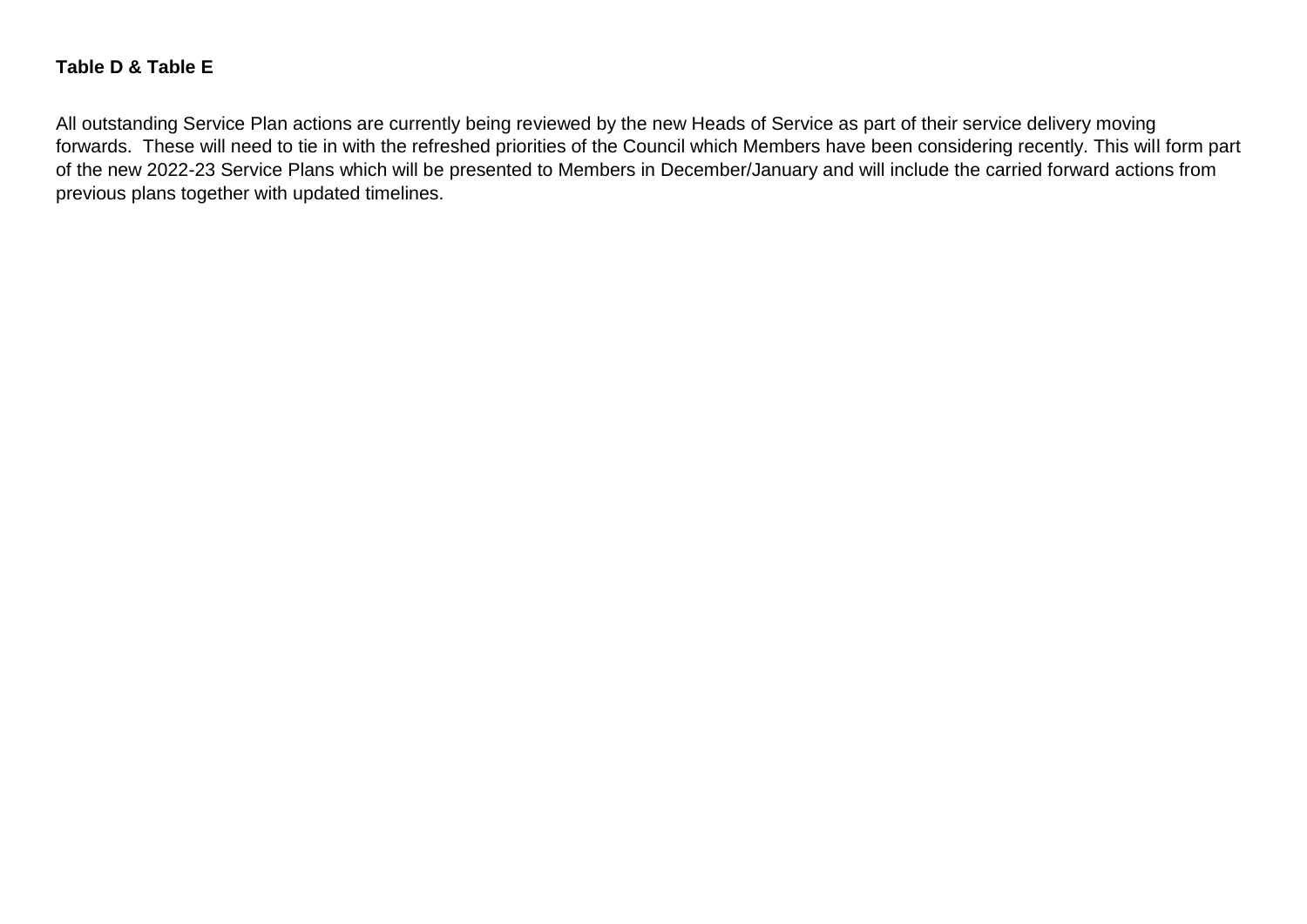# **Table F: Key Performance Indicators: Last year's data + this year's results**

| <b>PI Code &amp; Short Name</b><br><b>Planning</b><br>NI 155 Number of | <b>Performance</b><br>Data Q1<br>2020/21 &<br>2021/22<br>5 | <b>Performance</b><br>Data Q2<br>$\sqrt{2020/21}$ &<br>2021/22<br>40 | <b>Performance</b><br>Data Q3<br>2020/21 &<br>2021/22<br>71 | <b>Performance</b><br>Data Q4<br>2020/21&<br>2021/22<br>100 | Year<br><b>End</b><br>Target | <b>Year</b><br><b>End</b><br><b>Result</b><br>100 | <b>Current</b><br><b>Target</b> | <b>Latest Note &amp;</b><br><b>History</b>                                                                                                                                     |
|------------------------------------------------------------------------|------------------------------------------------------------|----------------------------------------------------------------------|-------------------------------------------------------------|-------------------------------------------------------------|------------------------------|---------------------------------------------------|---------------------------------|--------------------------------------------------------------------------------------------------------------------------------------------------------------------------------|
| affordable homes delivered                                             |                                                            |                                                                      |                                                             |                                                             |                              |                                                   |                                 |                                                                                                                                                                                |
| (cumulative <sup>1</sup> )                                             | 32                                                         | 81                                                                   |                                                             |                                                             |                              |                                                   |                                 |                                                                                                                                                                                |
| NI 157a Percentage of<br>major applications                            | 100%                                                       | 100%                                                                 | 100%                                                        | 67%                                                         | 45%                          | 92%                                               | 45%                             | Major applications<br>determined within<br>statutory timeframe<br>of 13 weeks is 0%<br>but total within<br>statutory timeframe<br>or the agreed<br>extension of time is<br>88% |
| processed within 13 weeks                                              | 86%                                                        | 88%                                                                  |                                                             |                                                             | 45%                          |                                                   |                                 |                                                                                                                                                                                |
| NI 157b Percentage of<br>minor planning                                | 97%                                                        | 93%                                                                  | 96%                                                         | 98%                                                         |                              | 96%                                               | 75%                             | Minor applications<br>determined within                                                                                                                                        |
| applications processed<br>within 8 weeks                               | 97%                                                        | 90%                                                                  |                                                             |                                                             |                              |                                                   |                                 | statutory timeframe<br>of 8 weeks is 21%<br>but total within<br>statutory timeframe<br>or the agreed<br>extension of time is<br>90%                                            |

 $\overline{a}$ 

<sup>&</sup>lt;sup>1</sup> NI 155 changed from Gross to Cumulative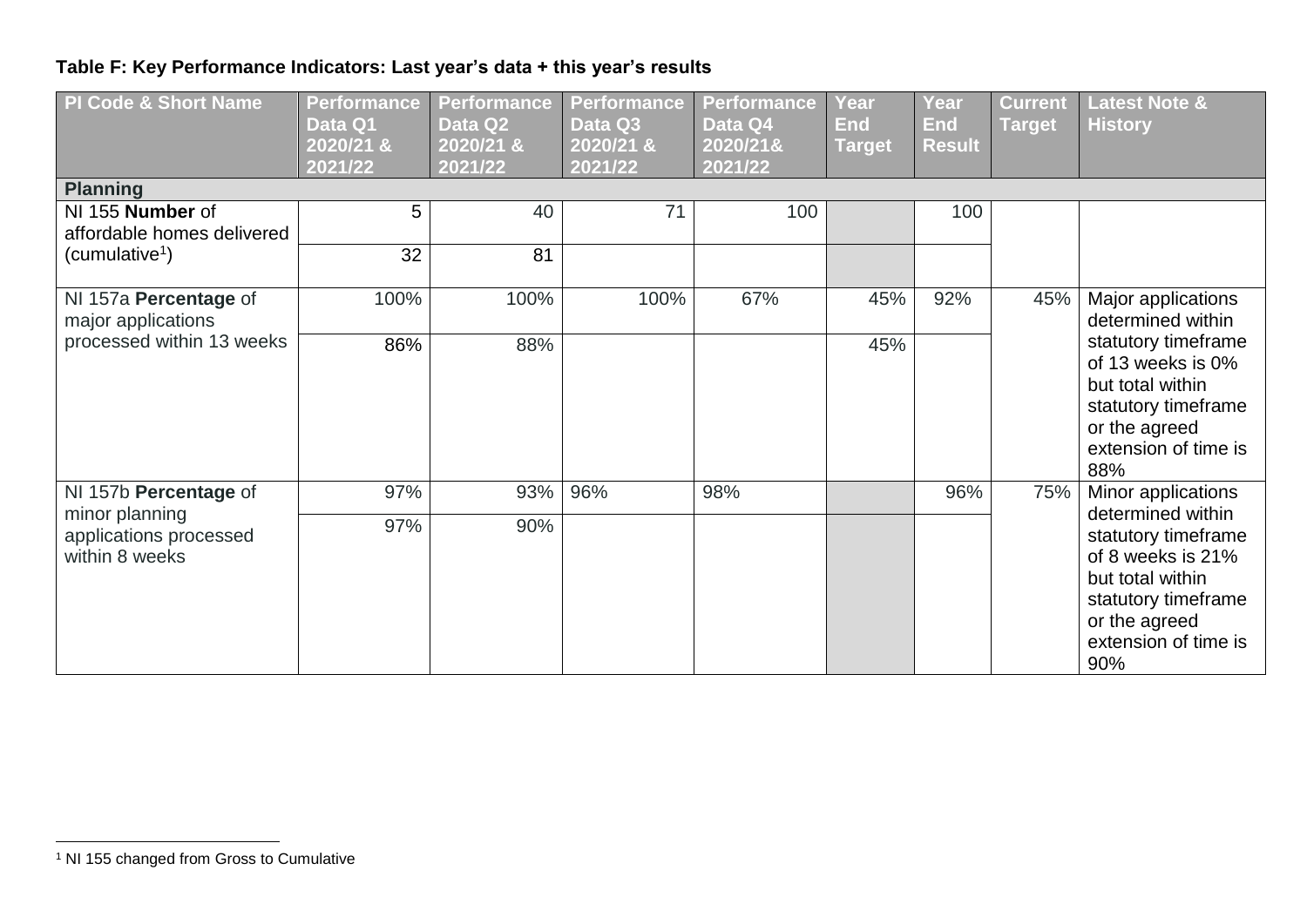| PI Code & Short Name | Performance Performance Performance Performance Year<br>Data Q1<br>2020/21 &<br>2021/22 | Data Q <sub>2</sub><br>$2020/21$ &<br>2021/22 | Data Q3<br>$2020/21$ &<br>2021/22 | Data Q4<br>2020/21&<br>2021/22 | End<br><b>Target</b> | Year<br><b>End</b><br><b>Result</b> | <b>Target</b> | <b>Current Latest Note &amp;</b><br><b>History</b> |
|----------------------|-----------------------------------------------------------------------------------------|-----------------------------------------------|-----------------------------------|--------------------------------|----------------------|-------------------------------------|---------------|----------------------------------------------------|
| <b>Planning</b>      |                                                                                         |                                               |                                   |                                |                      |                                     |               |                                                    |

| NI 157c Percentage of                          | 91%    | 98% | 98%    | 98%    | 85% | 96%           |        | Other applications                                                                                                                                       |
|------------------------------------------------|--------|-----|--------|--------|-----|---------------|--------|----------------------------------------------------------------------------------------------------------------------------------------------------------|
| other applications<br>processed within 8 weeks | 97%    | 96% |        |        | 85% |               | 85%    | determined within<br>statutory timeframe<br>of 8 weeks is 53%<br>but total within<br>statutory timeframe<br>or the agreed<br>extension of time is<br>96% |
| <b>Waste &amp; Recycling</b>                   |        |     |        |        |     |               |        |                                                                                                                                                          |
| L82(i) Total percentage                        | 51.9%  | 53% | 47.10% | 43.11% | 46% | 48.78         |        | Quarter 2 figure not                                                                                                                                     |
| domestic waste recycled                        |        |     |        |        |     | $\frac{0}{0}$ | 46.00% | yet available                                                                                                                                            |
|                                                | 51.74% |     |        |        | 46% |               |        |                                                                                                                                                          |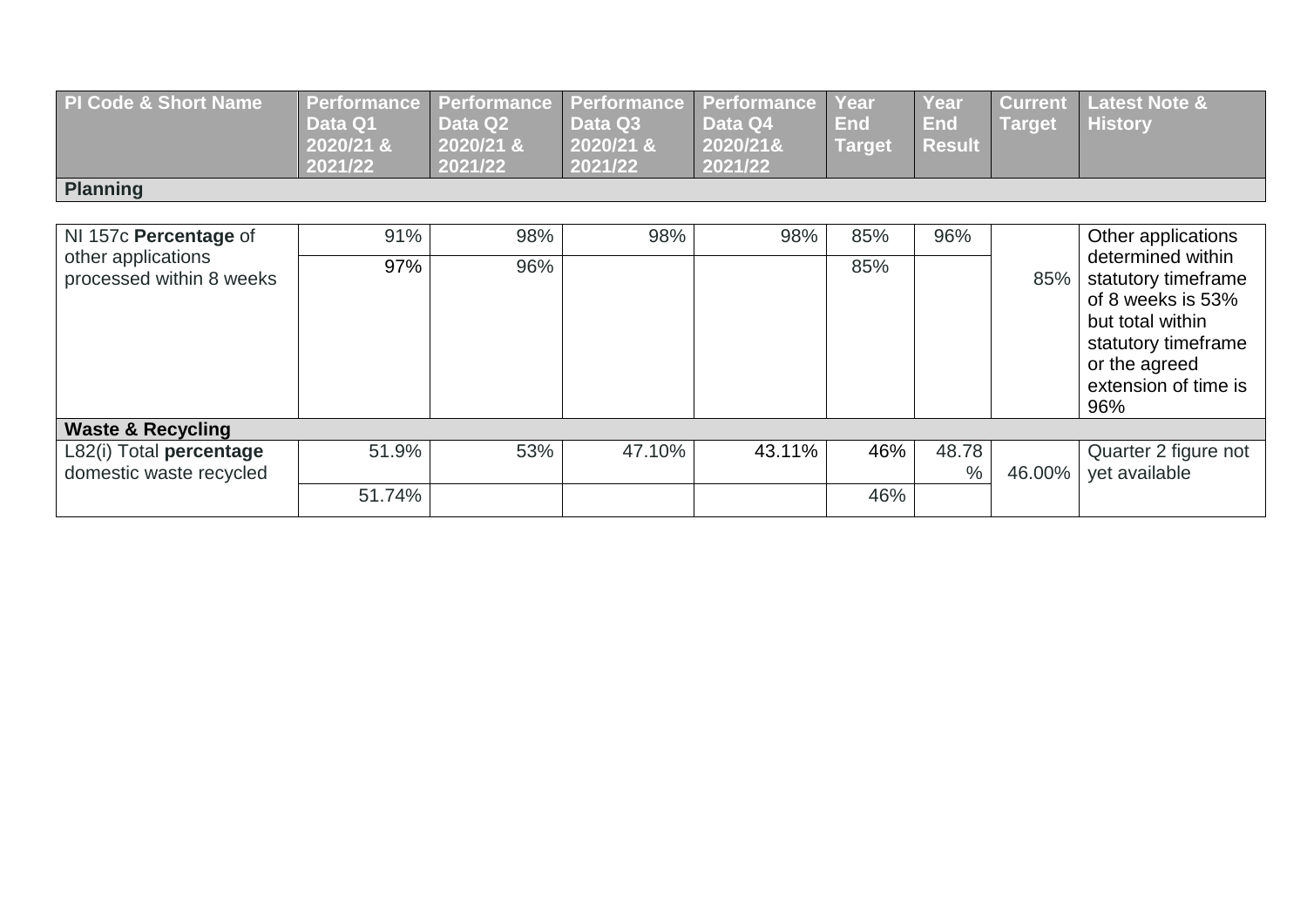| <b>PI Code &amp; Short Name</b>                                   | <b>Performance</b><br>Data Q1<br>2020/21 &<br>2021/22 | <b>Performance</b><br>Data Q2<br>2020/21 &<br>2021/22 | <b>Performance</b><br>Data Q3<br>2020/21 &<br>2021/22 | <b>Performance</b><br>Data Q4<br>2020/21 &<br>2021/22 | Year<br><b>End</b><br><b>Target</b> | <b>Year End</b><br><b>Result</b> | <b>Current</b><br><b>Target</b> | <b>Latest Note &amp;</b><br><b>History</b> |  |  |  |
|-------------------------------------------------------------------|-------------------------------------------------------|-------------------------------------------------------|-------------------------------------------------------|-------------------------------------------------------|-------------------------------------|----------------------------------|---------------------------------|--------------------------------------------|--|--|--|
| <b>Finance</b>                                                    |                                                       |                                                       |                                                       |                                                       |                                     |                                  |                                 |                                            |  |  |  |
| BV8 Percentage of                                                 | 96.20%                                                | 93.30%                                                | 91.3%                                                 | 92.33%                                                | 97.00%                              | 93.28%                           |                                 |                                            |  |  |  |
| invoices paid on time                                             | 92.22%                                                | 91.40%                                                |                                                       |                                                       | 97.00%                              |                                  | 97.00%                          |                                            |  |  |  |
|                                                                   | 27.47%                                                | 54.63%                                                | 81.41%                                                | 96.01%                                                | 97.5%                               | 96.01%                           |                                 |                                            |  |  |  |
| BV9 Percentage of<br><b>Council Tax collected</b>                 | 28.24%                                                | 55.13%                                                |                                                       |                                                       | 97.5%                               |                                  | 97.5%                           |                                            |  |  |  |
| BV78a (M) Speed of                                                | 27                                                    | 27.6                                                  | 23.8                                                  | 24.1                                                  | 28.00                               | 25.6                             |                                 |                                            |  |  |  |
| processing - new Housing<br>Benefit/Council Tax Benefit<br>claims | 27.3                                                  | 25.7                                                  |                                                       |                                                       | 28.00                               |                                  | 28.0                            |                                            |  |  |  |
| BV10 Percentage of Non-                                           | 21.07%                                                | 57.23%                                                | 81.68%                                                | 95.23%                                                | 99.05%                              | 95.23                            |                                 |                                            |  |  |  |
| domestic Rates Collected                                          | 20.88%                                                | 50.03%                                                |                                                       |                                                       | 99.05%                              |                                  | 99.05%                          |                                            |  |  |  |
| <b>Property &amp; Technical</b>                                   |                                                       |                                                       |                                                       |                                                       |                                     |                                  |                                 |                                            |  |  |  |
| L728 Percentage of the                                            | 98.16%                                                | 95.21%                                                | 95.21%                                                | 95.23%                                                |                                     |                                  |                                 |                                            |  |  |  |
| gross internal area of the<br>investment estate currently<br>let  | 96.01%                                                | 96.01%                                                |                                                       |                                                       |                                     |                                  |                                 |                                            |  |  |  |
| L168 Income per car park<br>P&D ticket                            | <b>July £1.79</b>                                     | Sept £1.79                                            | Dec £1.51                                             | March £1.40                                           | £1.69                               |                                  |                                 |                                            |  |  |  |
|                                                                   | <b>July £1.87</b>                                     | Sept £1.89                                            |                                                       |                                                       | £1.83                               |                                  | £1.79                           |                                            |  |  |  |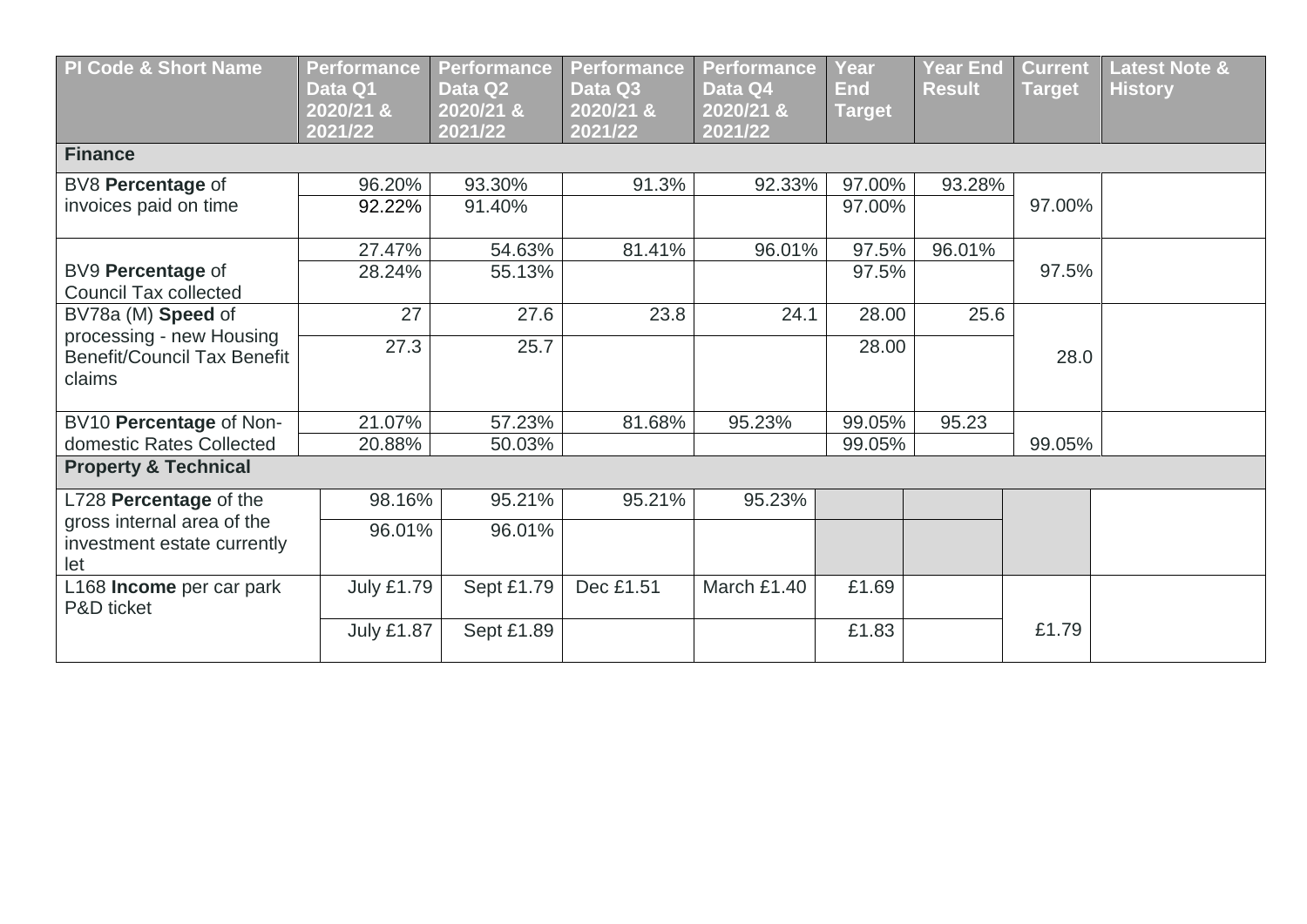| PI Code & Short Name                                                         | <b>Performance</b><br>Data Q1<br>2020/21 &<br>2021/22 | <b>Performance</b><br>Data Q2<br>2020/21 &<br>2021/22 | <b>Performance</b><br>Data Q3<br>2020/21 &<br>2021/22 | <b>Performance</b><br>Data Q4<br>2020/21 &<br>2021/22 | Year<br><b>End</b><br><b>Target</b> | Year<br><b>End</b><br><b>Result</b> | <b>Current</b><br><b>Target</b> | <b>Latest Note &amp;</b><br><b>History</b> |
|------------------------------------------------------------------------------|-------------------------------------------------------|-------------------------------------------------------|-------------------------------------------------------|-------------------------------------------------------|-------------------------------------|-------------------------------------|---------------------------------|--------------------------------------------|
| <b>Building Control</b>                                                      |                                                       |                                                       |                                                       |                                                       |                                     |                                     |                                 |                                            |
| L300 Building Regulation Full<br>Plan applications determined<br>in 2 months | 98%                                                   | 99%                                                   | 99%                                                   | 97%                                                   | 95%                                 | 98.75<br>$\%$                       | 95%                             |                                            |
|                                                                              | 90%                                                   | 97%                                                   |                                                       |                                                       | 95%                                 |                                     |                                 |                                            |
| L301 Building Regulation<br>Applications examined within                     | 99%                                                   | 100%                                                  | 99%                                                   | 98%                                                   | 95%                                 | 99%                                 | 95%                             |                                            |
| 3 weeks                                                                      | 100%                                                  | 98%                                                   |                                                       |                                                       | 95%                                 |                                     |                                 |                                            |
| L302 Average time to first<br>response (Days)                                | 5                                                     | ⇁                                                     | $\overline{\phantom{a}}$                              | 7                                                     | 10                                  | $\overline{7}$                      | 10                              |                                            |
|                                                                              | 8.5                                                   | 7.5                                                   |                                                       |                                                       | 10                                  |                                     |                                 |                                            |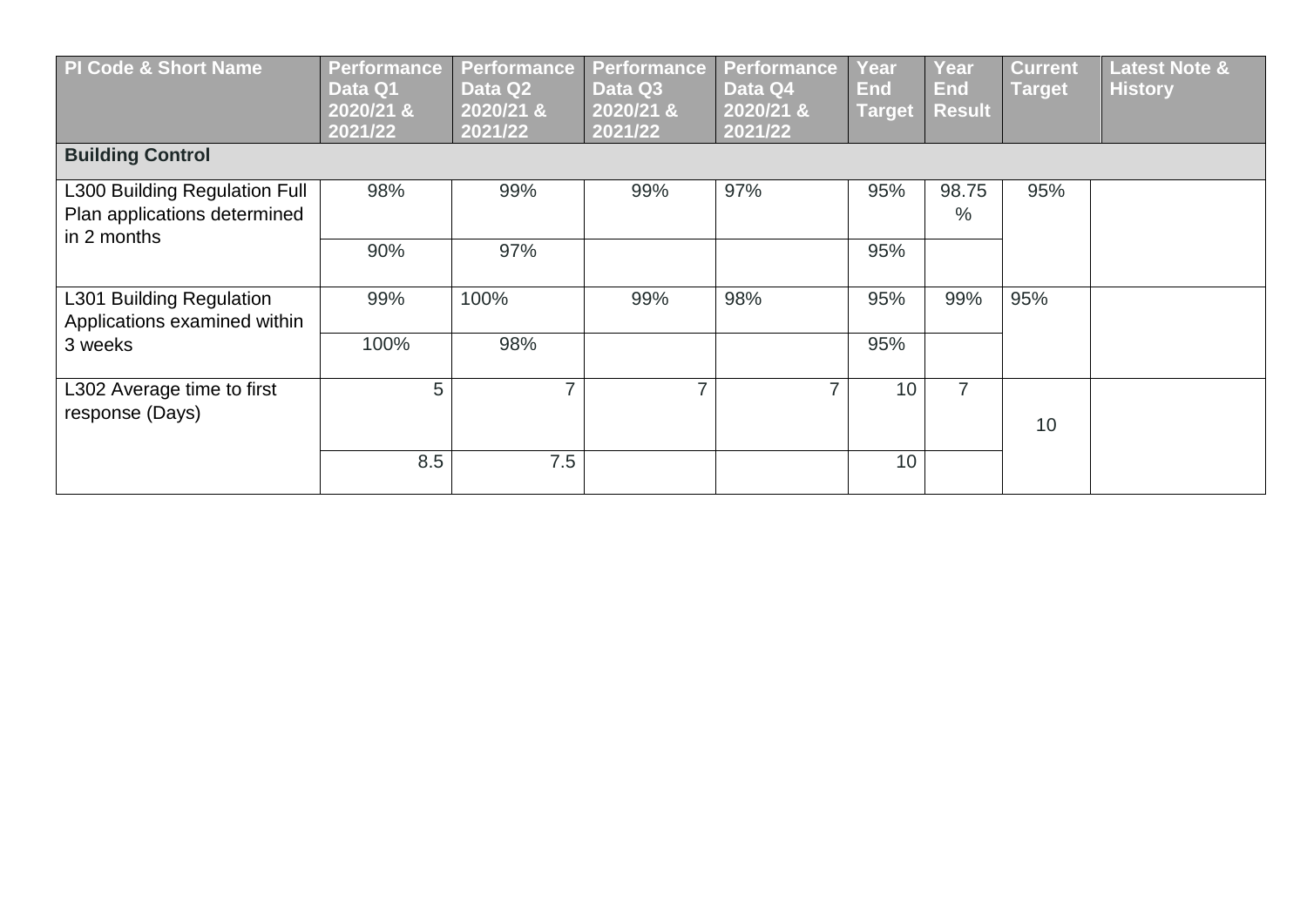| PI Code & Short Name                          | <b>Performance</b><br>Data Q1<br>2019/20 &<br>2020/21 | Performance<br>Data Q2<br>2019/20 &<br>2020/21 | Performance<br>Data Q3<br>2019/20 &<br>2020/21 | Performance<br>Data Q4<br>2019/20 &<br>2020/21 | Year<br><b>End</b><br><b>Target</b> | Year<br><b>End</b><br><b>Result</b> | <b>Current</b><br>Target | <b>Latest Note &amp;</b><br><b>History</b> |
|-----------------------------------------------|-------------------------------------------------------|------------------------------------------------|------------------------------------------------|------------------------------------------------|-------------------------------------|-------------------------------------|--------------------------|--------------------------------------------|
| <b>Customer Services &amp; Communications</b> |                                                       |                                                |                                                |                                                |                                     |                                     |                          |                                            |
| L999 Feedback Customer<br>Satisfaction %      | N/A                                                   | N/A                                            | N/A                                            | N/A                                            |                                     |                                     |                          |                                            |
|                                               | 42%                                                   | 53%                                            |                                                |                                                |                                     |                                     | 50%                      |                                            |
| <b>L997 Customer Service</b>                  | 83%                                                   | N/A                                            | N/A                                            | N/A                                            | 90%                                 |                                     |                          |                                            |
| Satisfaction %                                | 94%                                                   | 90%                                            |                                                |                                                | 90%                                 |                                     | 90%                      |                                            |
| L998 Media Satisfaction %<br>Annual           |                                                       |                                                |                                                | Annual                                         | N/A                                 | 100%                                | 90%                      | Survey not carried                         |
|                                               |                                                       |                                                |                                                |                                                |                                     |                                     |                          | out this year                              |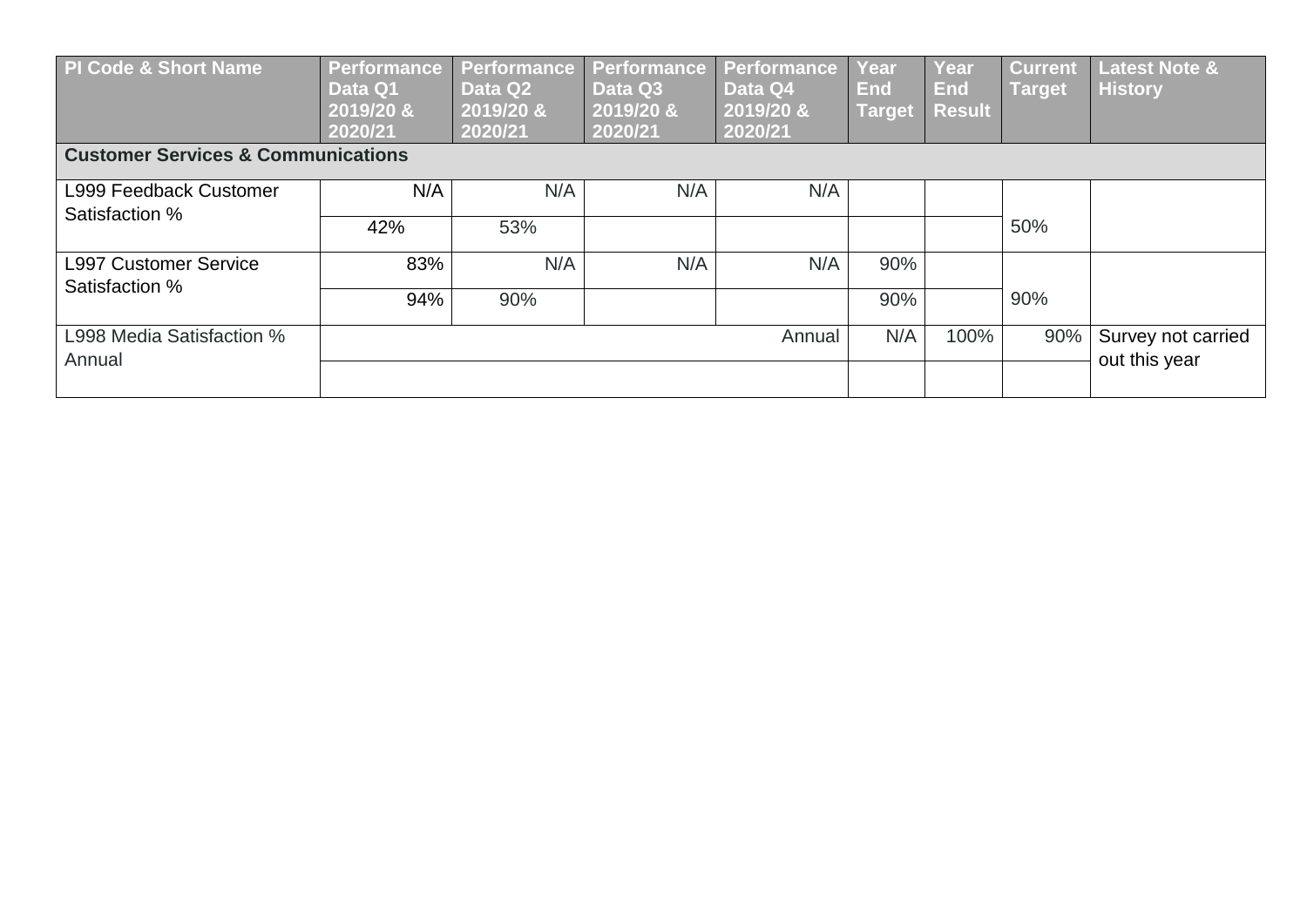| <b>PI Code &amp; Short Name</b>                                                               | <b>Performance</b><br>Data Q1<br>2020/21 &<br>2021/22 | <b>Performance</b><br>Data Q2<br>2020/21 &<br>2021/22  | <b>Performance</b><br>Data Q3<br>2020/21 &<br>2021/22 | <b>Performance</b><br>Data Q4<br>2020/21 &<br>2021/22 | <b>Year</b><br><b>End</b><br><b>Target</b> | <b>Year</b><br><b>End</b><br><b>Result</b> | <b>Current</b><br><b>Target</b> | <b>Latest Note &amp;</b><br><b>History</b> |
|-----------------------------------------------------------------------------------------------|-------------------------------------------------------|--------------------------------------------------------|-------------------------------------------------------|-------------------------------------------------------|--------------------------------------------|--------------------------------------------|---------------------------------|--------------------------------------------|
| <b>Environmental Health &amp; Housing</b>                                                     |                                                       |                                                        |                                                       |                                                       |                                            |                                            |                                 |                                            |
| LEHH014 Food Hygiene                                                                          | 16                                                    | $\overline{2}$                                         | 88                                                    | 187                                                   | 1776                                       | 293                                        |                                 |                                            |
| <b>Interventions Completed</b>                                                                | 29                                                    | 177                                                    |                                                       |                                                       |                                            |                                            | 777                             |                                            |
| LEHH015 Percentage of<br>Food Hygiene Due<br><b>Interventions Completed</b>                   | 2.5%                                                  | 0.3%                                                   | 0.6%                                                  | 1.2%                                                  | 100%                                       | 1.6%                                       | 100%                            |                                            |
|                                                                                               | 3.7%                                                  | 23%                                                    |                                                       |                                                       | 100%                                       |                                            |                                 |                                            |
| <b>PI Code &amp; Short Name</b>                                                               | <b>Performance</b><br>Data Q1<br>2020/218<br>2021/22  | <b>Performance</b><br>Data Q2<br>20120/21 &<br>2021/22 | Performance<br>Data Q3<br>2020/21 &<br>2021/22        | Performance<br>Data Q4<br>2020/21 &<br>2021/22        | <b>Year</b><br><b>End</b><br><b>Target</b> | <b>Year</b><br><b>End</b><br><b>Result</b> | <b>Current</b><br><b>Target</b> | <b>Latest Note &amp;</b><br><b>History</b> |
| LEHH016 Housing Options -<br><b>Number</b> of Homelessness<br><b>Prevented &amp; Relieved</b> | 102                                                   | 153                                                    | 104                                                   | 135                                                   |                                            | 494                                        | Data<br>only                    | Prevention - 85,<br>Relief - 41            |
|                                                                                               | 128                                                   | 126                                                    |                                                       |                                                       |                                            |                                            |                                 |                                            |
| LEHH017 Housing Options -<br><b>Number</b> of Households<br><b>Accommodated in Temporary</b>  | 36                                                    | 33                                                     | 33                                                    | 38                                                    |                                            | 140                                        | Data<br>Only                    |                                            |
| Accommodation                                                                                 | 42                                                    | 38                                                     |                                                       |                                                       |                                            |                                            |                                 |                                            |